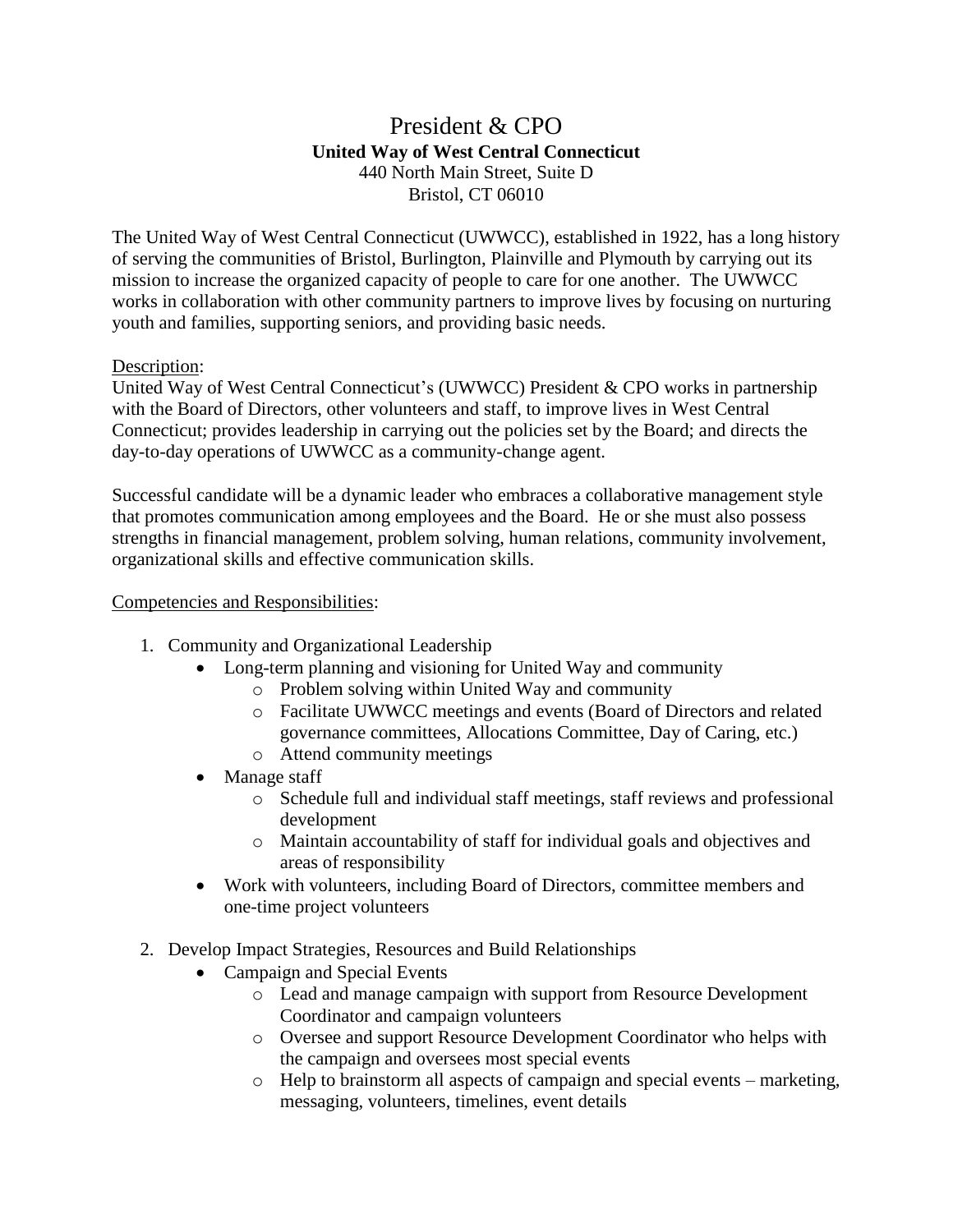- Grants
	- o Oversee and edit majority of corporate grants and reports
	- o Manage Neighborhood Assistance Act process
	- o Edit program grants and reports prepared by others and assist in submitting supporting documentation; write budgets, and participate in grant meetings and public hearings (Kids in the Middle, Main Street Community Foundation, Bristol Early Childhood Alliance, Ending Homelessness, Parent Leadership Training, Walsh Summer Work Experience Program, etc.)
- Community Impact
	- o Participate in community meetings (Bristol Cares, Bristol Early Childhood Alliance, Plainville Human Services, etc.)
	- o Support Early Childhood Coordinator with work related to Bristol Early Childhood Alliance
	- o Support Community Impact Coordinator with work related to KIM, Youth Board, TRIAD, VITA, etc.
	- o Support team with Adopt-a-Child and Joy of Sharing Programs
- Allocations
	- o Facilitate multi-year process with volunteers and Community Impact Coordinator
	- o Update application, reports and all forms
	- o Communicate with partner organizations throughout process (emails, award and rejection letters, etc.) and check-ins during allocation period
- 3. Demonstrate Business Acumen
	- Financial management
		- o Develop and monitor organizational and program budgets
		- o Manage all aspects of the audit process
		- o Oversee merger of monthly reports and create financial summary reports
		- o Process, sign and mail checks
		- o Support accounts payable and receivable
		- Strategic and operational planning
	- HR management
		- o Oversee onboarding and HR policies
		- o Payroll
		- o Manage employee benefit packages
	- Coordinate and submit UWW reporting
- 4. Models Exemplary Values and Personal Attributes
	- Excellence in both oral and written communication with staff, partner agencies, community and business leaders, volunteers, and Board of Directors
	- Create inclusive and positive environment
	- Maintain transparent processes
	- Demonstrate adaptability and openness to alternative ideas and solutions
	- Focus on professional growth for self and team